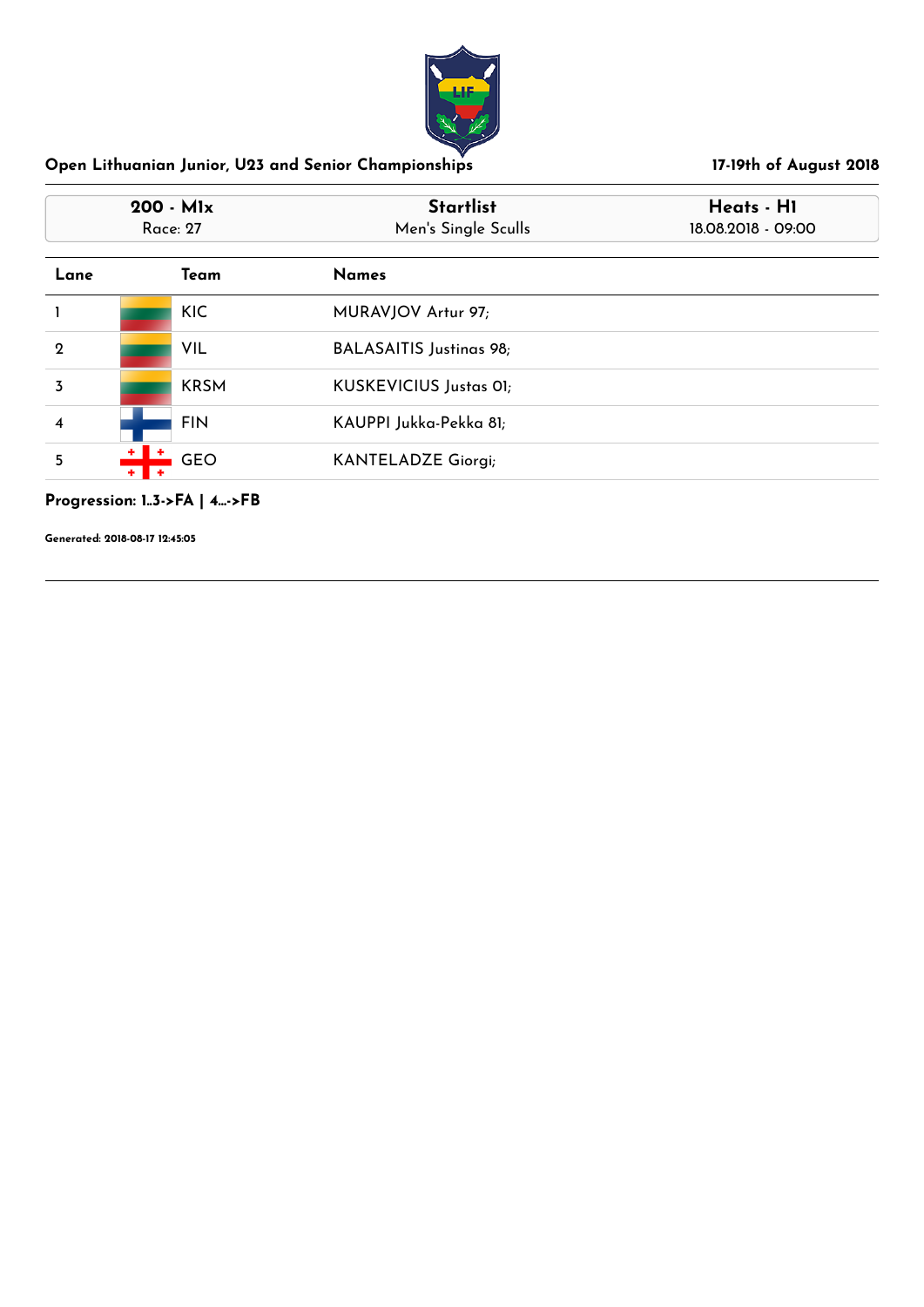

| $200 - M1x$<br>Race: 28 |             | <b>Startlist</b><br>Men's Single Sculls | Heats - H2<br>18.08.2018 - 09:10 |  |
|-------------------------|-------------|-----------------------------------------|----------------------------------|--|
| Lane                    | Team        | <b>Names</b>                            |                                  |  |
| $\mathbf{Q}$            | <b>FRC</b>  | SVETIKAS Tadas 86;                      |                                  |  |
| 3                       | <b>KAU1</b> | KATKEVICIUS Matas 03;                   |                                  |  |
| 4                       | <b>LTU1</b> | <b>GRISKONIS Mindaugas 86;</b>          |                                  |  |
| 5                       | <b>KAU</b>  | <b>BIELIAUSKAS Giedrius;</b>            |                                  |  |

## **Progression: 1..3->FA | 4...->FB**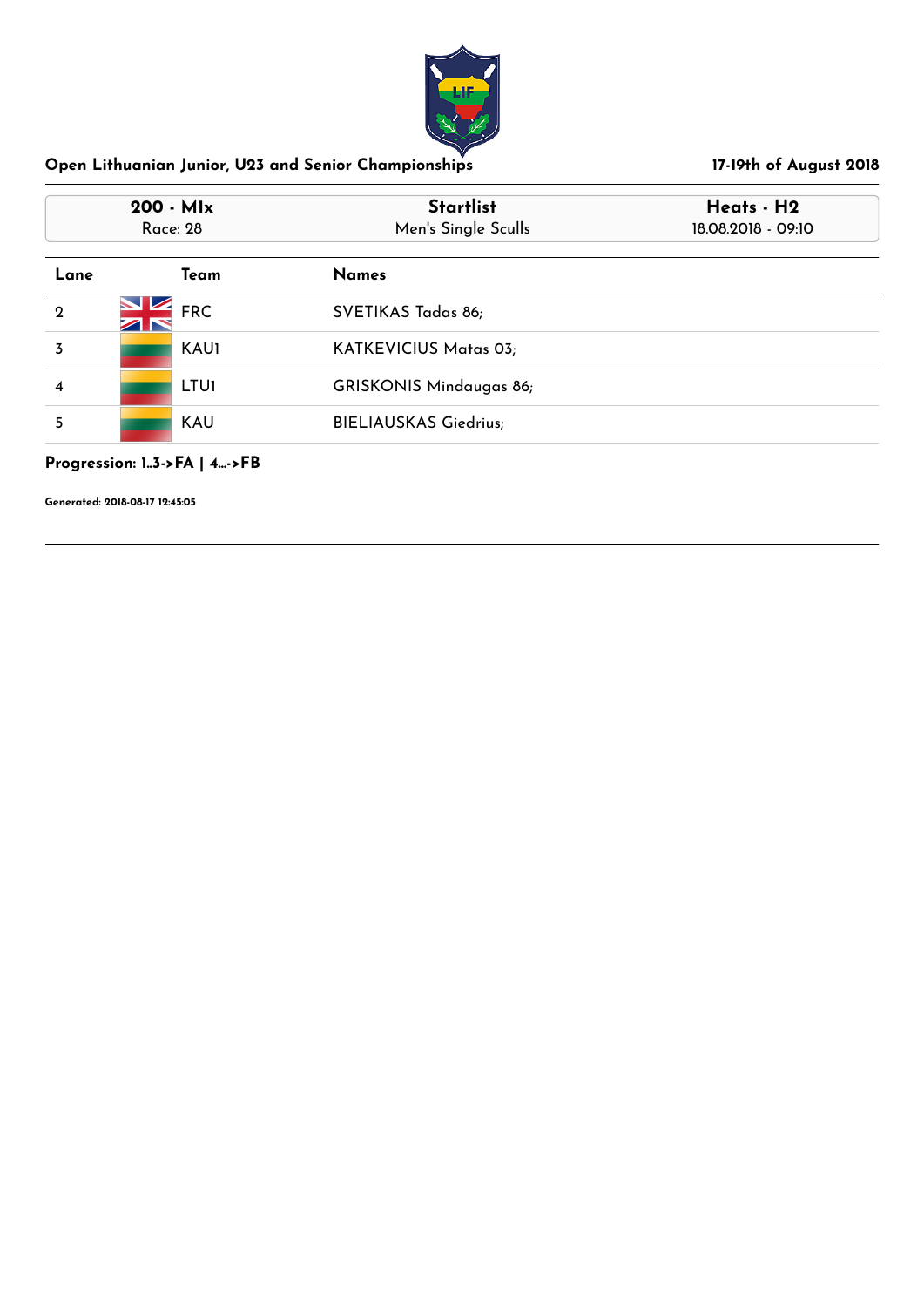

| $204 - M2x$<br>Race: 29 |  |                  | <b>Startlist</b><br>Men's Double Sculls            | Heats - H1<br>18.08.2018 - 09:40 |
|-------------------------|--|------------------|----------------------------------------------------|----------------------------------|
| Lane                    |  | Team             | <b>Names</b>                                       |                                  |
|                         |  | LTU <sub>3</sub> | GALISANSKIS Zygimantas 92; JANCIONIS Dominykas 93; |                                  |
| $\mathbf{Q}$            |  | <b>VIL-FAV</b>   | MASANAUSKAS Titas 01; PRUSINSKAS Virgilijus 01;    |                                  |
| 3                       |  | FIN <sub>2</sub> | KIVISTO Theodor 90; ZINI Jacopo 88;                |                                  |
| 4                       |  | KAU <sub>2</sub> | GREIVYS Aidas 02; VOZNIKAS Arnoldas 02;            |                                  |
| 5                       |  | <b>FIN1</b>      | HELMI Antton 94; JOUSIMO Joonas 95;                |                                  |
| 6                       |  | VIL              | NIENIUS Gvidas 99; MAROCKA Domantas 00;            |                                  |

**Progression: 1..3->FA | 4...->FB**